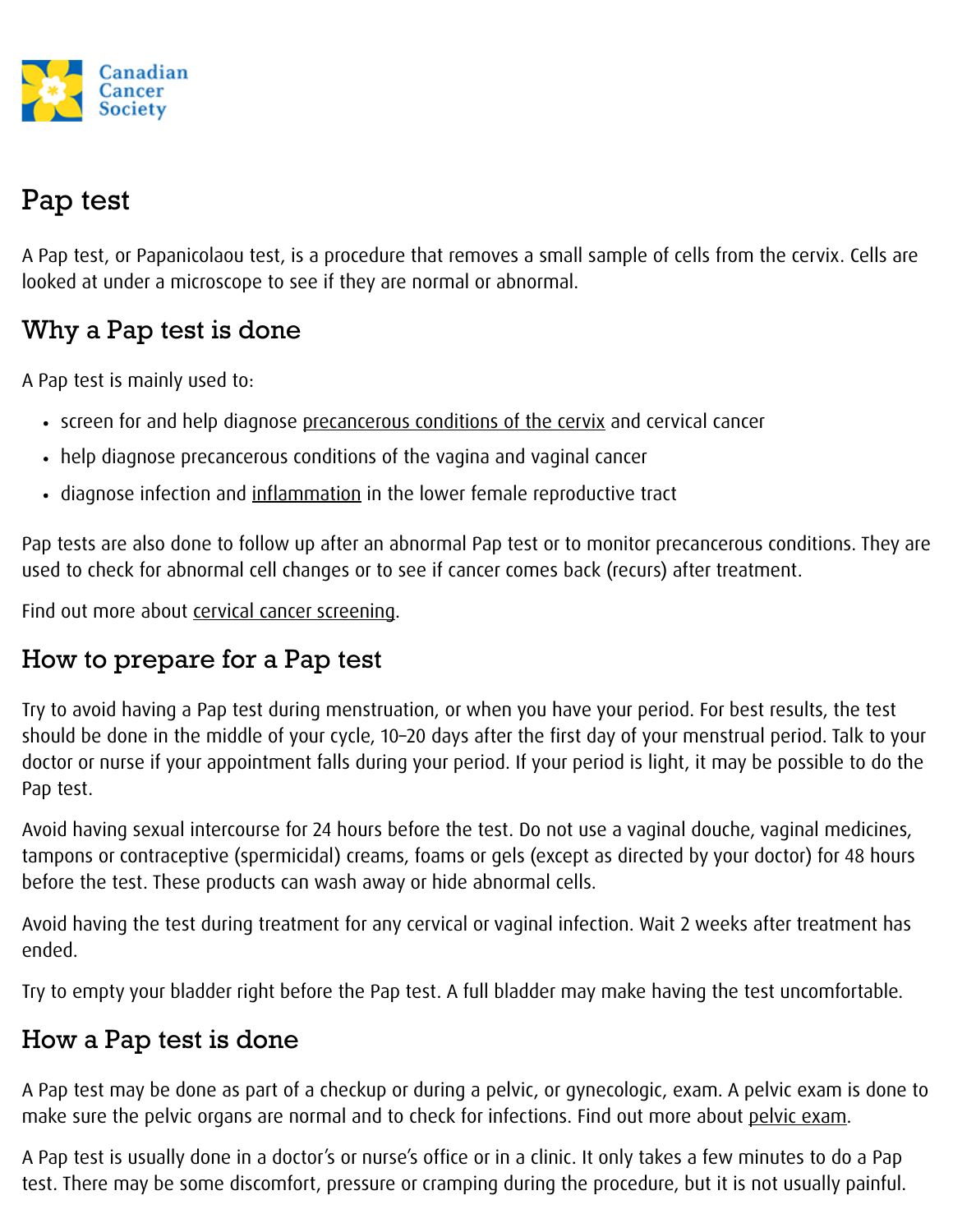To do a Pap test, the doctor or nurse gently places a speculum into the vagina. A speculum is a clear plastic or metal device. It separates the walls of the vagina so the doctor can see the upper part of the vagina and cervix.

The doctor or nurse uses a small stick, or spatula, to gently scrape the surface of the cervix to pick up cells. In some cases, a special brush (called a cytobrush or cytobroom) is used to collect cells from the inner part of the cervix, which leads into the uterus. Samples of tissues from the vagina can also be taken during a Pap test.

After collecting the cells, the doctor or nurse smears them onto a glass slide or places them in a container filled with a special liquid (called a liquid-based Pap test). The liquid containing the sample of cells may also be used to test for HPV. If the cells are smeared onto a glass slide, they are treated with a special solution called a fixative. The fixative preserves the appearance of the cells. The sample is sent to a lab to be processed so it can then be examined under a microscope.

You may have some light vaginal bleeding for 1–2 days after a Pap test. It may take 2–8 weeks for a Pap test result to come back from the lab.

### What the results mean

Sometimes the sample is not good enough to give a clear result. This can happen if there is too much blood, not enough cells or the fixative did not preserve the cells well. Your doctor or nurse will let you know if the test has to be repeated.

When there is a good sample, labs in Canada use the Bethesda system to report Pap test results. In this system, a Pap test result may be described as normal (also called negative) or abnormal.

#### Normal

A normal, or negative, result means that there were enough cells in the sample and no abnormal or cancerous cells were found. A normal Pap test report may also note if non-cancerous, or benign, conditions are present, such as common infections or inflammation.

### Abnormal

Abnormal cells in the cervix or vagina may be classified based on how different they look from normal cells. How abnormal they are may be described as mild to severe. Abnormal cells in the cervix are also described using the Bethesda reporting system, which gives information about the type of cell change found.

Abnormal results don't necessarily mean there is a precancerous condition or cancer. Some abnormal cells return to normal on their own. Other abnormal cells or precancerous changes in the cervix or vagina may develop into cancer over time if they aren't treated. This includes:

- squamous cell carcinoma (SCC)
- adenocarcinoma
- other types of cancer

Find out more about abnormal Pap test results and human papillomavirus (HPV).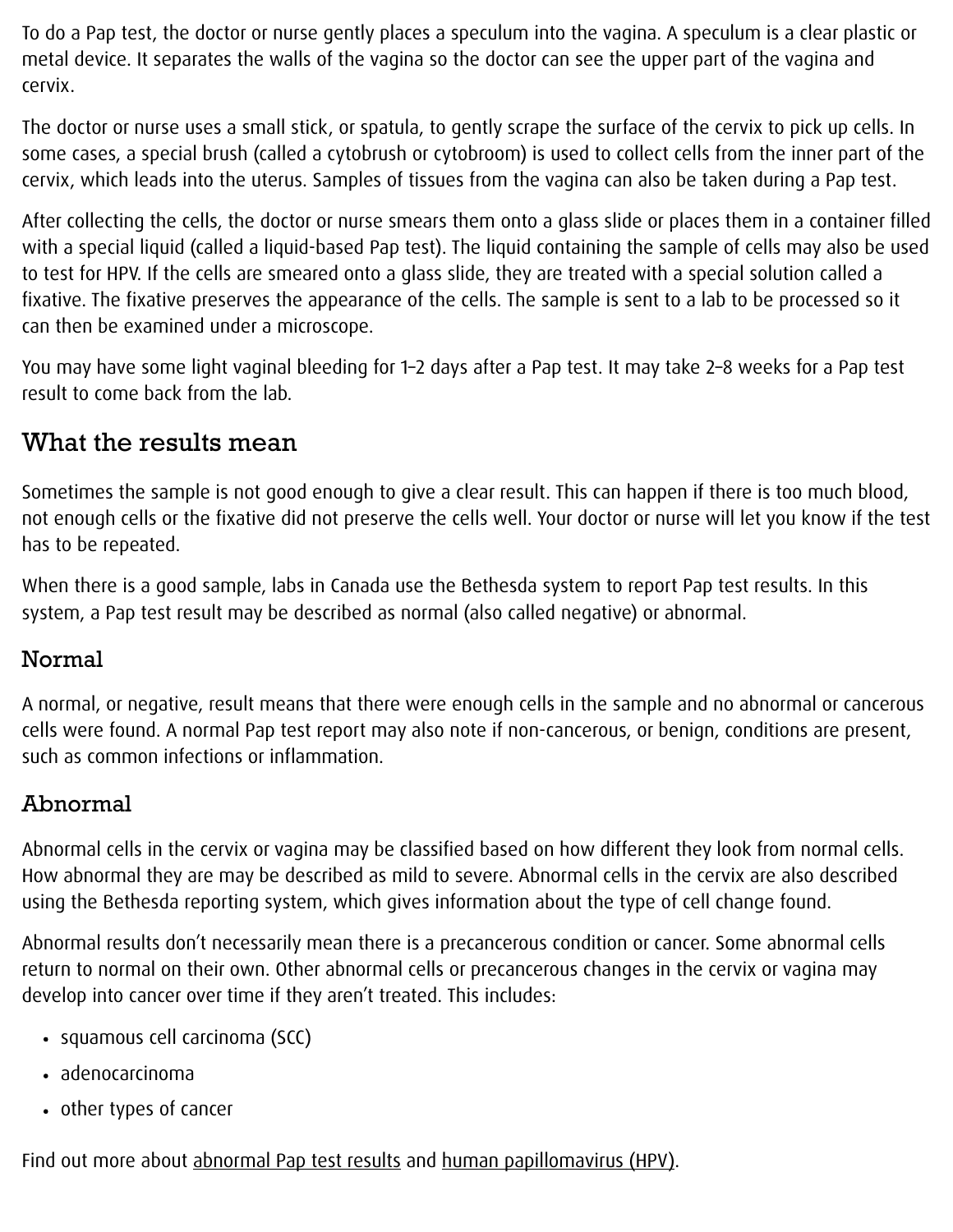### What happens if the result is abnormal

If the result of a Pap test is abnormal, your doctor will decide if you need to have follow-up tests, treatment or both. Some changes or abnormalities may need to be treated, depending on how severe they are.

Follow-up options include another Pap test or a colposcopy (a procedure that uses a lighted magnifying instrument, called a colposcope, to examine the vulva, vagina and cervix).

### Risks with a Pap test

Screening tests, including the Pap test, have a risk of giving misleading results.

A false-negative result means that the test doesn't find cancer or abnormal cells even though they are present. This may occur if the sample doesn't have enough tissue or cells. It can also happen when abnormal cells in the sample are missed.

A false-positive result means that the test shows abnormal cells even though they are not present. This means that something looked like a precancerous condition, but it actually isn't. A false-positive result may lead to unnecessary follow-up tests, procedures and anxiety.

© 2017 Canadian Cancer Society All rights reserved. Registered charity: 118829803 RR 0001 Printed: November 2, 2017

The information that the Canadian Cancer Society provides does not replace your relationship with your doctor. The information is for your general use, so be sure to talk to a qualified healthcare professional before making medical decisions or if you have questions about your health. We do our best to make sure that the information we provide is accurate and reliable but cannot quarantee that it is error-free or complete. The Canadian Cancer Society is not responsible for the quality of the information or services provided by other organizations and mentioned on cancer.ca, nor do we endorse any service, product, treatment or therapy.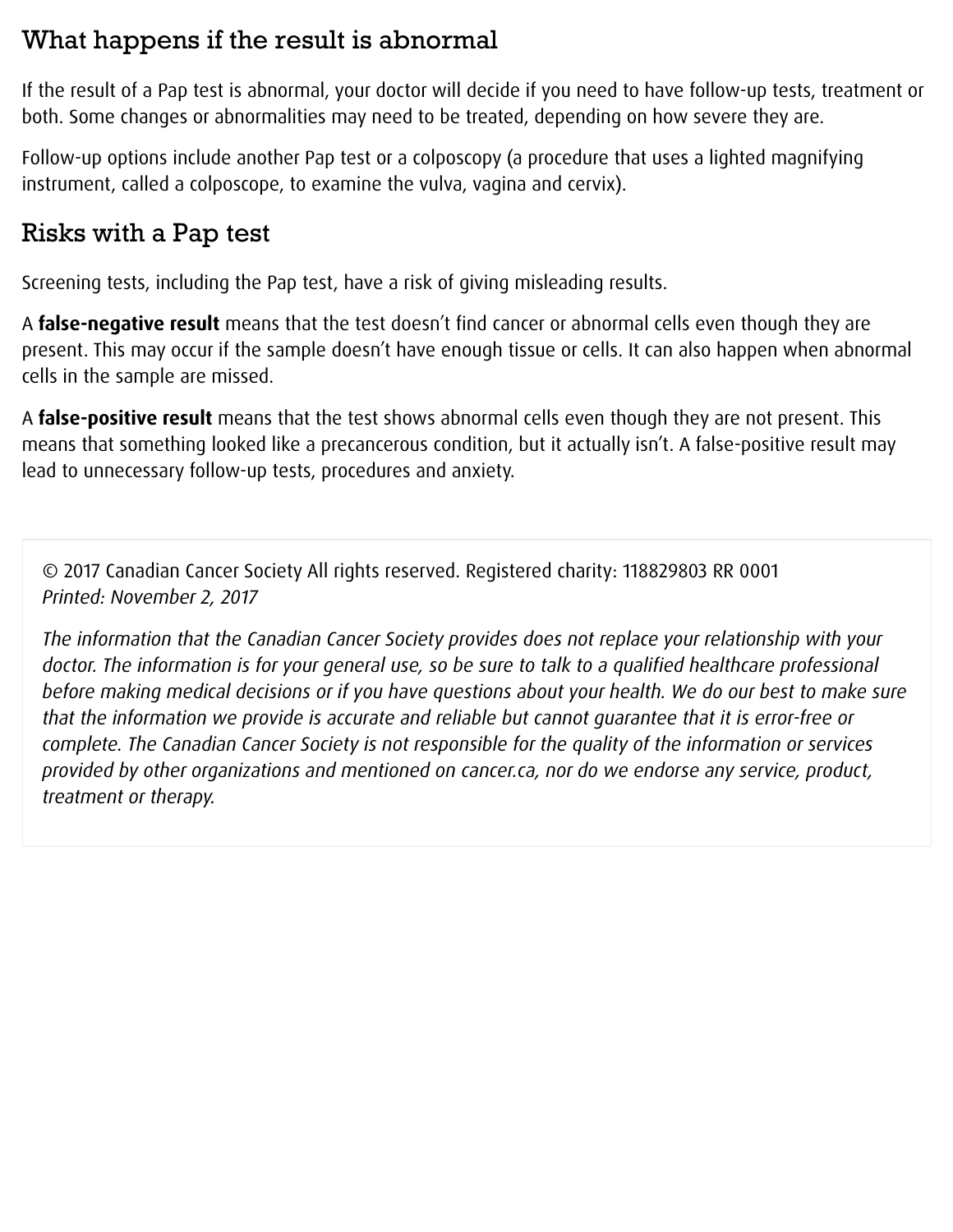

# Abnormal Pap test results

After cells or tissues are collected from the cervix during a Pap test or biopsy, a pathologist examines the sample to look for changes or abnormalities such as cancer. If there are no abnormal cells, the result is reported as normal, or negative. An abnormal Pap test means that there have been some changes to the cells lining the cervix.

Infection with the human papillomavirus (HPV) is the most common cause of changes to cervical cells. Sometimes cells infected with HPV can become precancerous. Changes to the cervix may also be caused by:

- viral, bacterial or yeast infection
- inflammation
- non-cancerous growths such as polyps or cysts

In some cases, an abnormal Pap test result means that a precancerous condition or cancer is present. Learn more about precancerous conditions of the cervix.

## Reporting Pap test results

The Bethesda system is most commonly used to report Pap test results. It uses a standard set of terms to report changes to different types of cells.

Pap test results may show changes to squamous cells or glandular cells. It may also identify other types of cancer, such as sarcoma or melanoma.

#### Abnormal squamous cell Pap test results

Squamous intraepithelial lesion (SIL) is used to describe changes to squamous cells. SIL is described as low grade (least severe) or high grade (most severe).

| Bethesda system result                                          | Description                                                                            |
|-----------------------------------------------------------------|----------------------------------------------------------------------------------------|
| atypical squamous cells (ASC)                                   | Cells don't look normal.                                                               |
| atypical squamous cells - undetermined<br>significance (ASC-US) | Some cells don't look completely normal.<br>It's not clear what the cell changes mean. |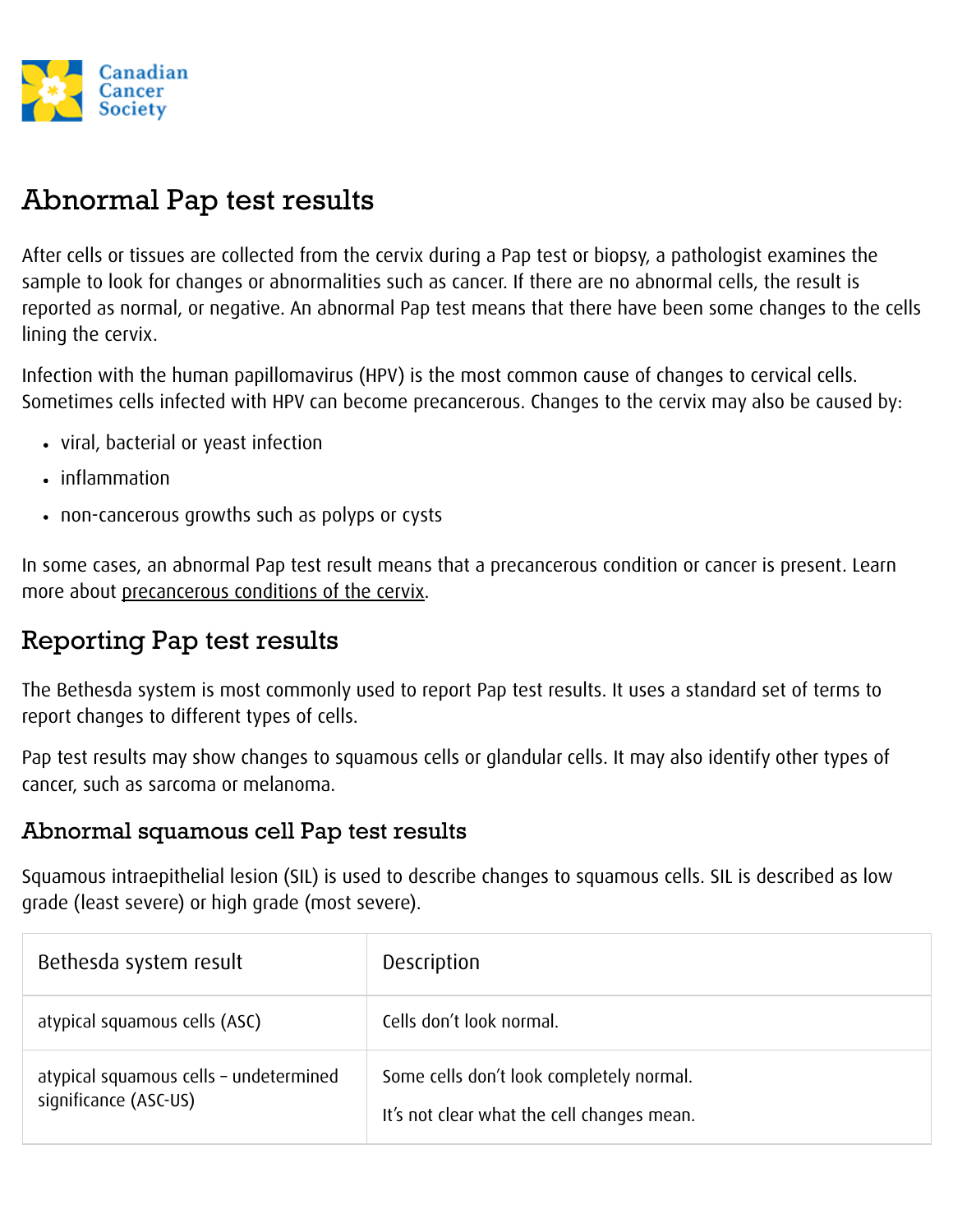| low-grade squamous intraepithelial<br>lesion (LSIL)                                                | Cells don't look normal, but they usually aren't precancerous.<br>LSIL is considered a mild abnormality.                                                          |
|----------------------------------------------------------------------------------------------------|-------------------------------------------------------------------------------------------------------------------------------------------------------------------|
| atypical squamous cells - cannot rule out<br>high-grade squamous intraepithelial<br>lesion (ASC-H) | Cells don't look normal.<br>It's not clear what the cell changes mean, and a high-grade lesion<br>can't be ruled out.<br>The abnormal change may be precancerous. |
| high-grade squamous intraepithelial<br>lesion (HSIL)                                               | There are abnormal, or precancerous, cells present. The size and shape<br>of the cells have changed. The cells may develop into cancer if they<br>aren't treated. |
| squamous cell carcinoma (SCC)                                                                      | There are cancerous cells present.                                                                                                                                |

#### Abnormal glandular cell Pap test results

Changes to glandular cells are also included in the Bethesda system.

| Bethesda system result                                                                                                                      | Description                                                                  |
|---------------------------------------------------------------------------------------------------------------------------------------------|------------------------------------------------------------------------------|
| atypical glandular cells (AGC)<br>• AGC – not otherwise specified (NOS)<br>• AGC – favour neoplasia $(N)$<br>• adenocarcinoma in situ (AIS) | Cells don't look normal.<br>Abnormal cells may be from the cervix or uterus. |
| adenocarcinoma                                                                                                                              | There are cancerous cells present.                                           |

### Follow-up options for abnormal results

If a Pap test is normal, or negative, you should continue to have regular Pap tests according to your province's or territory's screening guideline.

Follow-up for an abnormal Pap test can vary. Depending on how severe they are, some changes or abnormalities may not need to be treated. Some abnormal cells change back to normal on their own. Other abnormal cells or precancerous changes to cells may develop into cancer if they aren't treated.

Follow-up and treatment options for abnormal Pap test results, based on the Bethesda system are described below.

#### Atypical squamous cells – undetermined significance (ASC-US)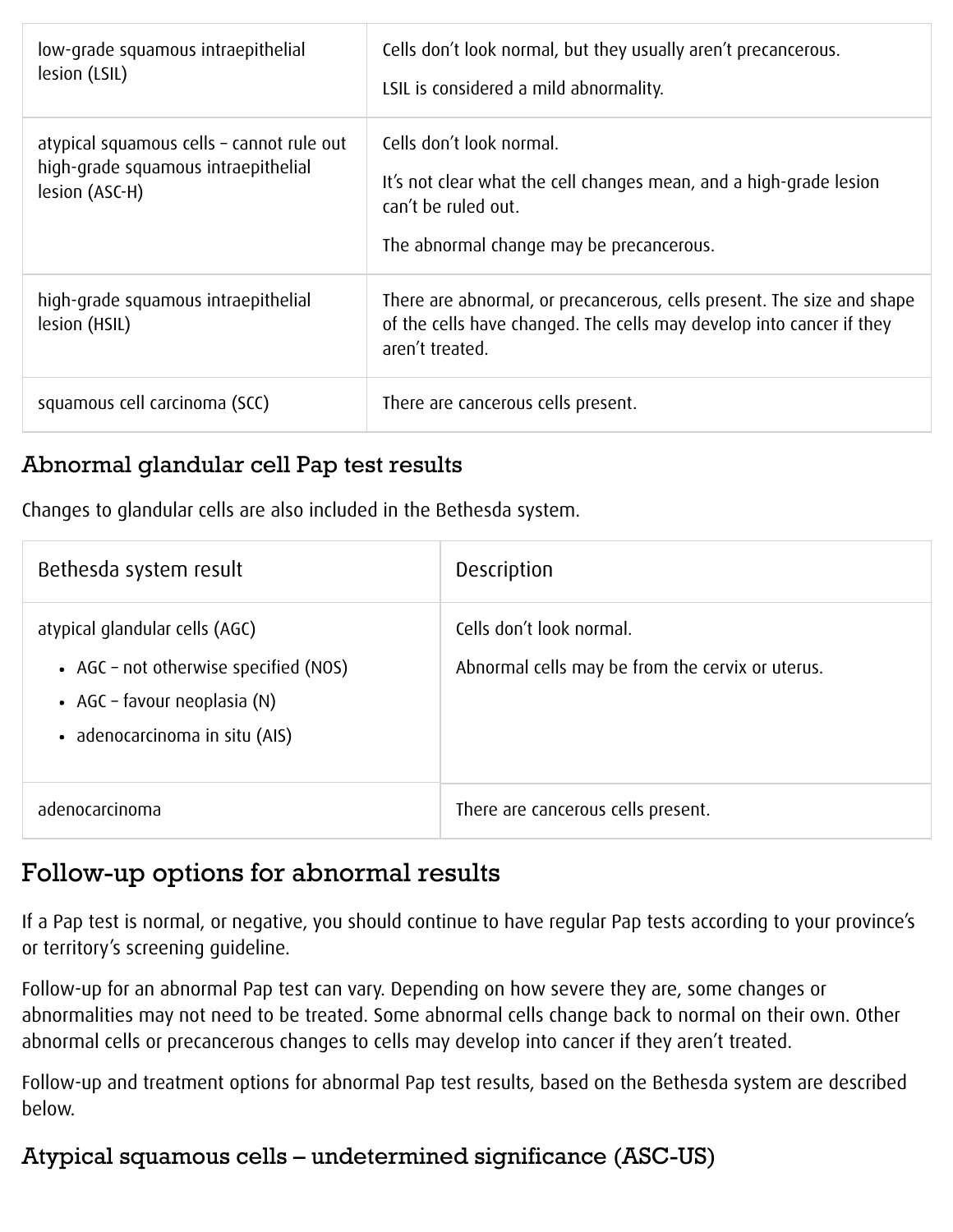Follow-up and treatment options for ASC-US include:

- Pap test
- HPV test
- colposcopy (a procedure that uses a lighted magnifying instrument, called a colposcope, to examine the vulva, vagina and cervix)
- biopsy

A Pap test may be done again at 6 and 12 months to see if the abnormal cells change back to normal on their own. HPV tests are usually only given to women 30 years of age and older. If Pap tests continue to show abnormal changes or the HPV test shows that a high-risk type of HPV is present, then a colposcopy is done. If an abnormal area is found during the colposcopy, then a biopsy may also be done.

## Low-grade squamous intraepithelial lesion (LSIL)

Follow-up and treatment options for LSIL include:

- Pap test
- $\cdot$  HPV test only given to women 50 years of age and older
- colposcopy
- endocervical curettage
- biopsy (may be done if colposcopy or endocervical curettage is abnormal)

A Pap test may be repeated at 6 and 12 months to see if the abnormal cells change back to normal on their own. If Pap tests continue to show abnormal changes or an HPV test shows that a high-risk type of HPV is present, then a colposcopy, an endocervical curettage and a biopsy may be done.

## ASC – cannot rule out high-grade squamous intraepithelial lesion (ASC-H)

Follow-up and treatment options for ASC-H include:

- colposcopy
- endocervical curettage
- biopsy (may be done if colposcopy or endocervical curettage is abnormal)

A colposcopy is done following an ASC-H result. An endocervical curettage and a biopsy may be done during the colposcopy.

# High-grade squamous intraepithelial lesion (HSIL)

Follow-up and treatment options for HSIL include:

- colposcopy
- biopsy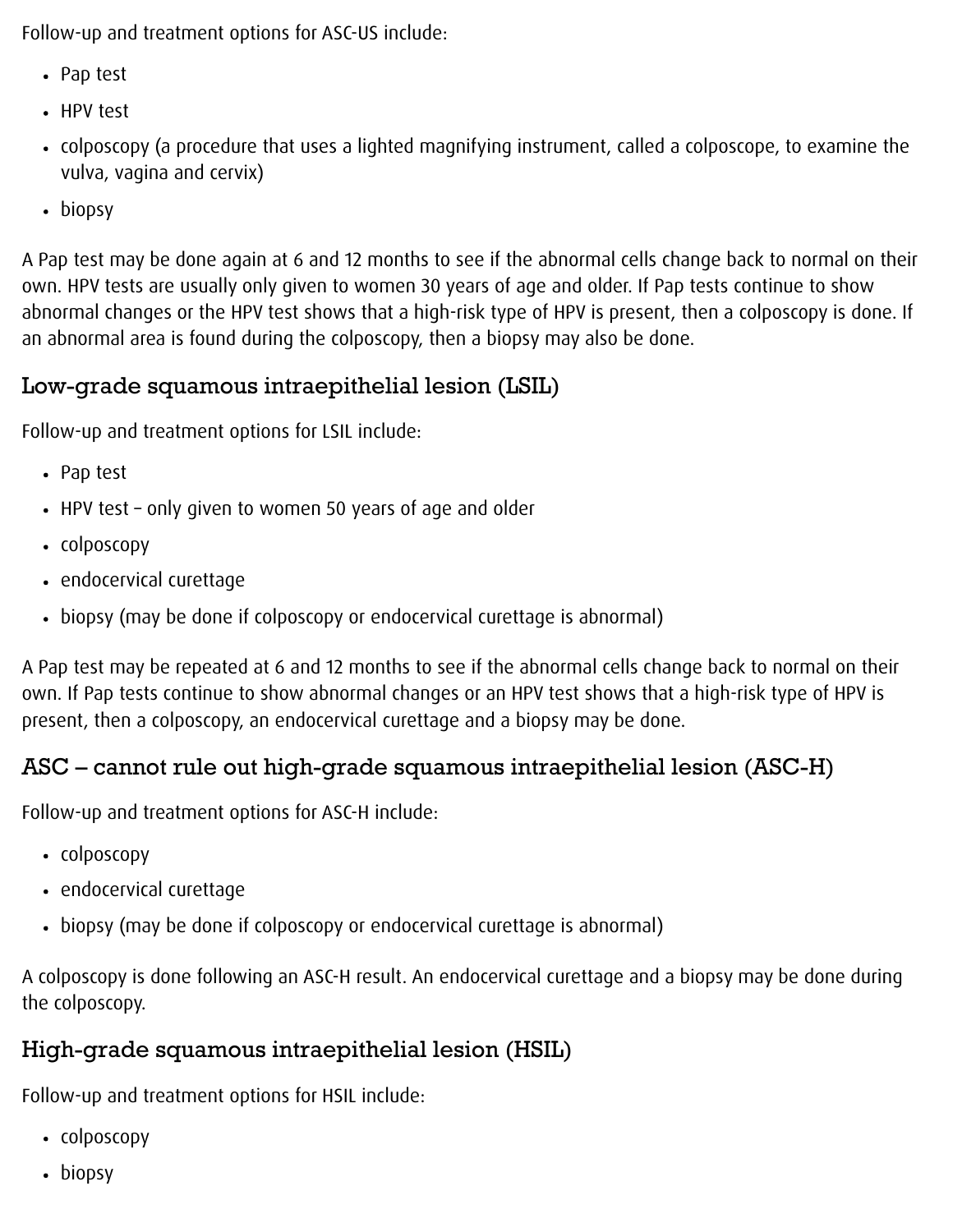- endocervical curettage
- loop electrosurgical excision procedure (LEEP) or other type of cone biopsy

A colposcopy is done following an HSIL result. An endocervical curettage and a biopsy may be done during the colposcopy.

LEEP or another type of cone biopsy may be done depending on the results of the colposcopy, endocervical curettage or biopsy. This procedure is used to remove abnormal cells and tissue from the cervix.

If the colposcopy is normal (this rarely occurs with an HSIL Pap test result), a woman will have a repeat colposcopy to look for abnormal changes.

#### Squamous cell carcinoma

Follow-up and treatment options for squamous cell carcinoma (SCC) include:

- colposcopy
- biopsy
- endocervical curettage
- loop electrosurgical excision procedure (LEEP) or other type of cone biopsy

A colposcopy, an endocervical curettage and a biopsy are usually done following an SCC result.

LEEP or another type of cone biopsy may be done to look for cancer if there is no abnormality found with the colposcopy, endocervical curettage or biopsy. This procedure is used to remove abnormal cells and tissue from the cervix.

### Atypical glandular cytology (AGC) and adenocarcinoma

Possible follow-up and treatment of AGC and adenocarcinoma include:

- colposcopy
- endocervical curettage
- endometrial biopsy
- loop electrosurgical excision procedure (LEEP) or other type of cone biopsy
- HPV test

A colposcopy and an endocervical curettage are usually done following an AGC or adenocarcinoma result. LEEP or another type of cone biopsy is used to remove abnormal cells and tissue from the cervix. A woman with AGC or adenocarcinoma may also have an HPV test to see if a high-risk type of HPV is present.

Women with AGC-N often have LEEP or another type of cone biopsy to look for cancer if there is no abnormality found with the colposcopy, endocervical curettage or endometrial biopsy.

### Pregnant women with abnormal Pap test results